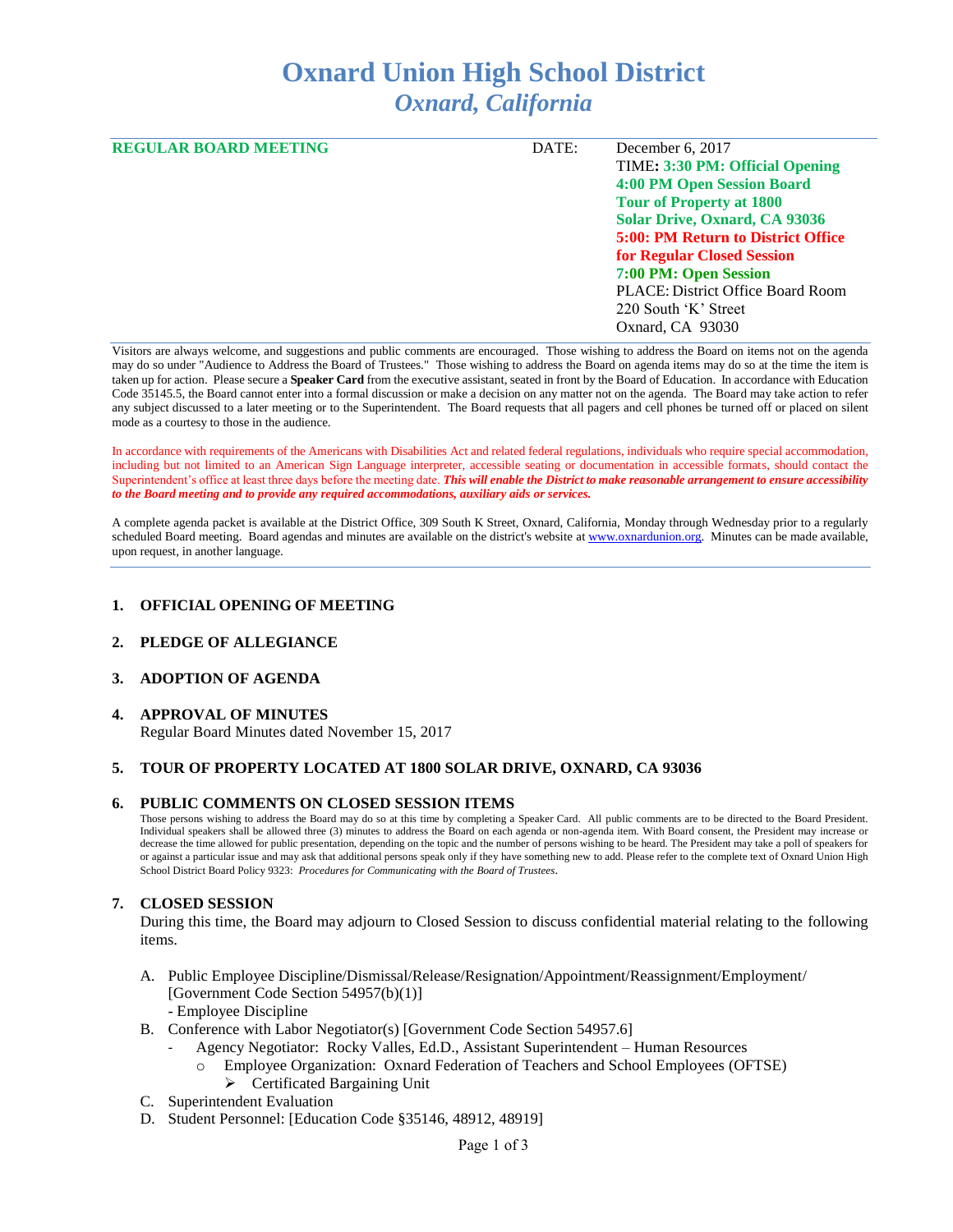### Board Meeting Agenda December 6, 2017

- E. Consideration of Confidential Student Issues Other Than Expulsion and Suspension, Pursuant to Education Code §35146
- F. Conference with Real Property Negotiator (Govt. Code § 54956.8) PROPERTY: 50-acres of 107.25 acres located at or near 1825 Camino del Sol, Oxnard, CA (southeast corner of N. Rose Ave. and Cesar Chavez Dr.) Ventura County Assessor Parcel No. 214-0-020-595 AGENCY NEGOTIATOR: Sid Albaugh, Assistant Superintendent Business Services Business Services and Dr. Joel Kirschenstein, Consultant Sage Realty Group Inc. NEGOTIATING PARTIES: Brian Edward Maulhardt, as Trustee of the Brian Edward Maulhardt Children's Support Trust UNDER NEGOTIATION: Price and terms of payment
- G. CONFERENCE WITH LEGAL COUNSEL-ANTICIPATED LITIGATION Significant exposure to litigation pursuant to paragraph (2) of subdivision (d) of Section 54956.9: One case
- H. Conference with Real Property Negotiator (Govt. Code § 54956.8) PROPERTY: Multiple District-owned parcels, including: (1) Bell Ranch Property, Assessor Parcel No. ("APN") 156-0-180-385, Camarillo, California; (2) South of Oxnard High School, APN 183-0-030-180; (3) District Office Campus, 220, 309, and 315 South K Street, Oxnard, CA, APNs 202-0-010-630 & - 740; (4) Hueneme Road Adult School, 527 W Hueneme Road, Oxnard, CA, APN 222-0-082-625; (5) 280 and 300 Skyway Drive, Camarillo, CA, APN 230-0-130-105; and (6) 15 Stearman Street, Camarillo, CA, APN 230-0-130-115 AGENCY NEGOTIATOR: Sid Albaugh, Assistant Superintendent Business Services and Dr. Joel

Kirschenstein, Consultant Sage Realty Group Inc. NEGOTIATING PARTIES: To be determined

UNDER NEGOTIATION: Price and terms of payment.

I. Conference with Real Property Negotiator (Govt. Code § 54956.8)

PROPERTY: 7.6 Acres located 1800 Solar Drive, Oxnard, CA, Ventura County Assessor Parcel No. 213- 0-070-045

AGENCY NEGOTIATOR: Sid Albaugh, Assistant Superintendent Business Services and Dr. Joel Kirschenstein, Consultant Sage Realty Group Inc. NEGOTIATING PARTIES: NAI Capital

UNDER NEGOTIATION: Price and terms of payment.

## **8. RECONVENE IN PUBLIC: REPORT ON CLOSED SESSION ACTION**

## **9. ANNUAL ORGANIZATIONAL MEETING OF THE GOVERNING BOARD**

- **A.** Election of Officers 2018
- **B.** Appointment of Representation to Vote in Election for Members of the County Committee on School District Organization
- **C.** Appointment of Secretary to the Governing Board
- **D.** Approval of OUHSD Board Meeting Dates, 2018

## **10. RECEPTION**

## **11. RECOGNITION**

- ➢ Dedicated Student Award
	- Frontier High School
		- Oxnard High School
- ➢ Hueneme High School Geo Bowl Team

## **12. PUBLIC HEARING:**

➢ Public Hearing: CAPE Charter School